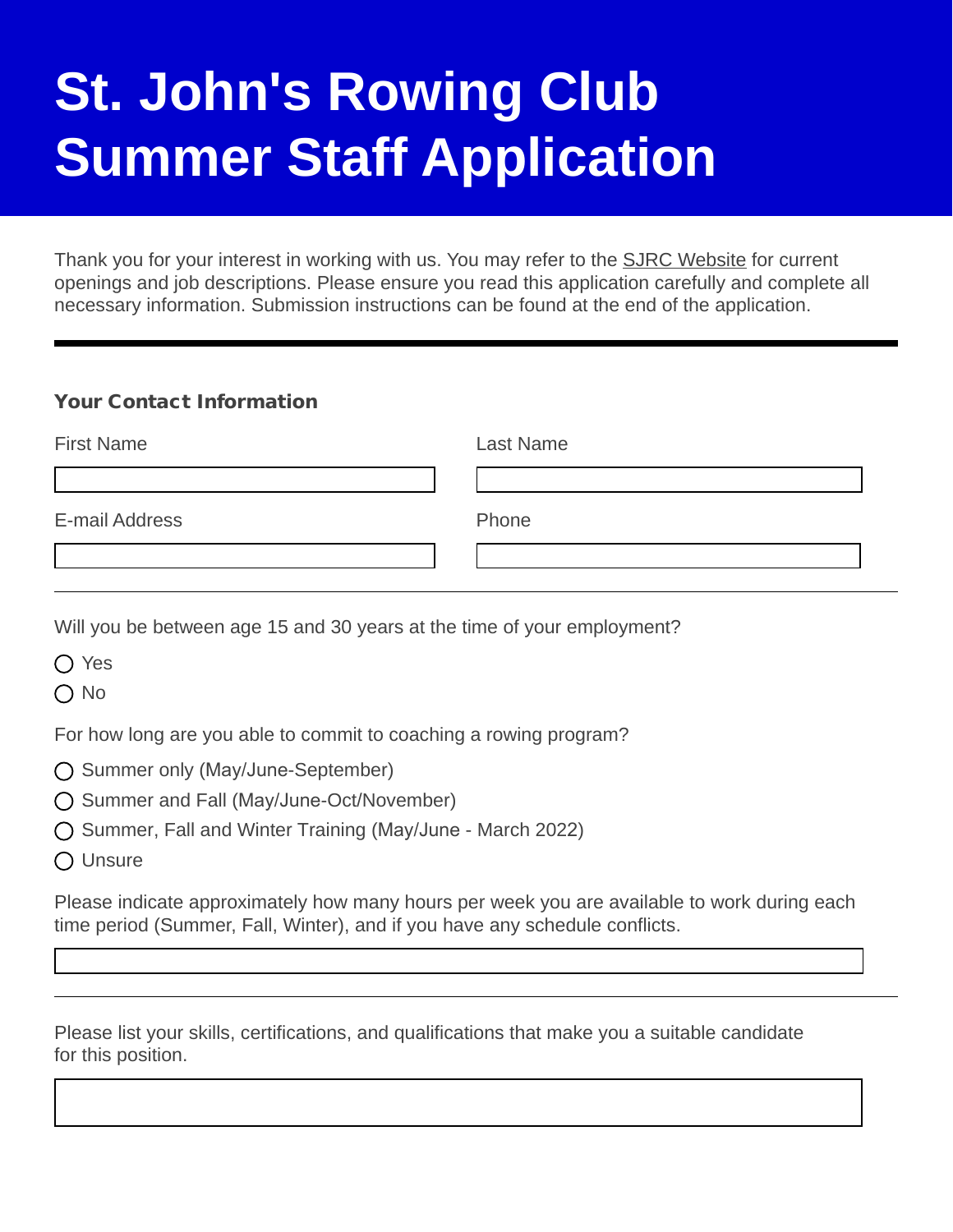Please list any relevant work or volunteering experience that you have in relation to this position.

◯ Yes

O No

Do you have up-to-date First Aid training?

◯ Yes

 $\bigcap$  No

Have you completed any lifeguarding courses (e.g. bronze star, bronze cross, bronze medallion, NLS)?

If yes, please indicate your highest level of certification:

O Yes

 $\mathcal{O}$ 

Have you completed any National Coach Certification Program (NCCP)\* coaching courses?

O Yes

 $\bigcap$  No

If yes:

Please enter your NCCP number below.

Please indicate which coaching courses (rowing specific, multi-sport, etc.) you have completed.

Please indicate, by checking the appropriate box(es) below, if you have completed any of the following requirements for the RCA Every Coach Certified Initiative:

**□ RCA Rowing Essentials** 

□ Coach Initiation in Sport

Making Ethical Decisions (MED) Evaluation - Completed/Pass

Are you able to supply a Criminal Record Check and Vulnerable Sector Check prior to the start of employment?

If no, please indicate why:

◯ Yes

 $\bigcirc$  No